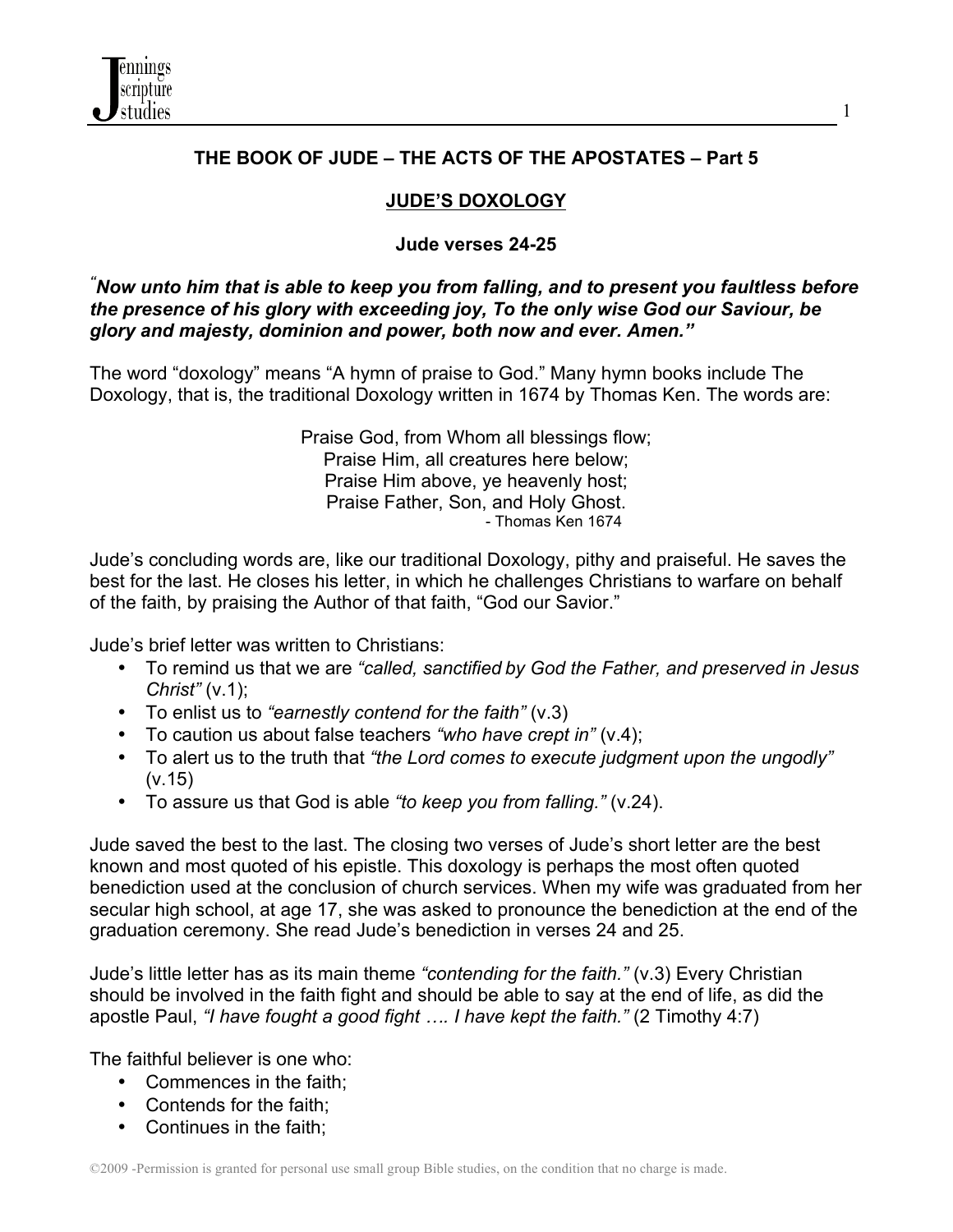

- Communicates the faith, and
- Concludes this life in the faith.

It is the conclusion of a life of faith that Jude is writing about in verses 24 and 25. In this his doxological benediction, Jude strikes 5 chords in these two concluding verses. First,

## **THE GOD IN THESE VERSES**

### *" Now unto him ….. the only wise God our Savior, be glory and majesty, dominion and power, both now and ever. Amen."*

## **A. The God Who is Solitary** *- "the only …. God"*

1. This truth is declared in the 1<sup>st</sup> of the 10 Commandments: *"You must not have any other god but me."* (Exodus 20:3 NLT)

2. This truth demolishes the claims of pantheism. ("*Pan"* the Greek word for "*all*.") Pantheism teaches that *"all is God" –* that God and the universe are the same.

3. This truth destroys the claims of polytheism. *("Poly"* is the Greek word for *"many.*") Polytheism teaches that there are many gods.

How could there exist more than one true, living all-present, all-wise, all-powerful God? If there were a plurality of such Gods, would they not cancel out one another? And, since there is only one true, living all-present, all-wise, all-powerful God, why have lesser gods been created by creatures of the Greater God? There is but two answers: gross ignorance of their Creator and/or willful rebellion against Him.

### **B. The God Who is All-Wise** *– "the only wise God"*

The false teachers about whom Jude warns us, claim to have special wisdom. Jude says, *"These speak evil of those things which they know not: but what they know naturally…."* (v.10)

Paul writes of God All-Wise:

- *"O the depth of the riches both of the wisdom and knowledge of God! how unsearchable are his judgments, and his ways past finding out!"* (Rom. 11:33)
- *"To God only wise, be glory through Jesus Christ for ever. Amen."* (Rom. 16:27)
- *"Now unto the King eternal, immortal, invisible, the only wise God, be honor and glory for ever and ever. Amen."* (I Tim. 1:17)

If we want to be exposed to God's wisdom, we have but to expose ourselves to God's Word, for it is that wisdom of God which He has chosen to reveal to us, congealed on paper with ink!

# **C. The God who is Our Savior -** "*God our Savior"*

The solitary, all-wise God is our Savior! If our Savior is not God, we have no Savior! Repeatedly God is called our Savior. Examples are: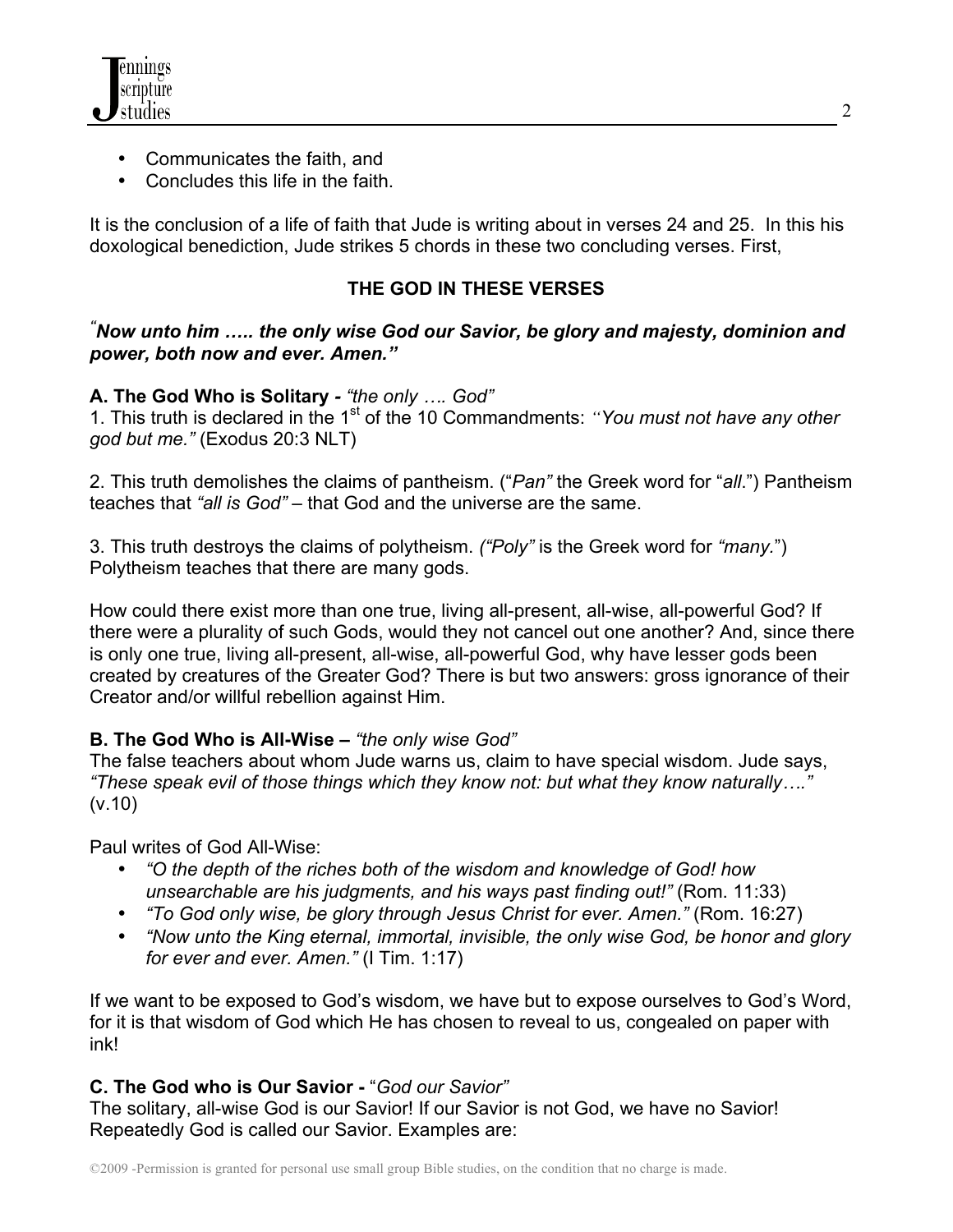- I Tim. 1:1 *"Paul, an apostle of Jesus Christ by the commandment of God our Saviour, and Lord Jesus Christ, which is our hope."*
- I Tim. 2:3 *"For this is good and acceptable in the sight of God our Saviour."*
- Titus 1:3 *"….the commandment of God our Saviour…"*
- Titus 2:10 *"….that they may adorn the doctrine of God our Saviour in all things."*
- Titus 2:13 *"Looking for that blessed hope, and the glorious appearing of the great God and our Saviour Jesus Christ."*
- Titus 3:4 "….*the kindness and love of God our Saviour toward man appeared…"*
- II Peter 1:1 *"….the righteousness of God and our Saviour Jesus Christ."*

"It is not enough to say that Jesus Christ is *"a* Savior,*"* or *"the* Savior"*;* we must say that He is *"our* Savior – *my* Savior." (Wiersbe, Jude v.25)

# **D. The God Who is Glorious and Majestic** *- "be glory and majesty"*

To Him is ascribed *"glory*." "Glory" refers to dignity and honor; "*majesty"* means "*greatness*." These terms suggest that which is worthy of awe, praise, and worship.

# **E. The God Who Has Dominion and Power** *- "dominion and power"*

"Dominion" is from "kratos" {krat'-os}, and means "might, power, strength." "Power" is from "exousia" {ex-oo-see'-ah}, and refers to "authority, jurisdiction, liberty, power, right, strength".

These words focus upon the sovereignty of God. The use of these words demonstrates that Jude recognizes that it is God who rightly deserves and exercises authority over all.

In the model prayer in Matthew chapter 6, Jesus said to pray, *"And lead us not into temptation, but deliver us from evil: For thine is the kingdom, and the power, and the glory, for ever. Amen." (v.13)*

We should willingly bow and acknowledge, in the words of Rev. 4:11 *- "Thou art worthy, O Lord, to receive glory and honor and power: for thou hast created all things, and for thy pleasure they are and were created."*

**F. The God Who is Present and Permanent** - *"both now and ever."* He is not only in the present, but in eternity past and future!

# **THE GUARANTEE IN THESE VERSES**

*"him that is able to keep you from falling"*

### **A. The Guarantee of God's Ability.** *"him that is able to keep you"* (KJV)

©2009 -Permission is granted for personal use small group Bible studies, on the condition that no charge is made.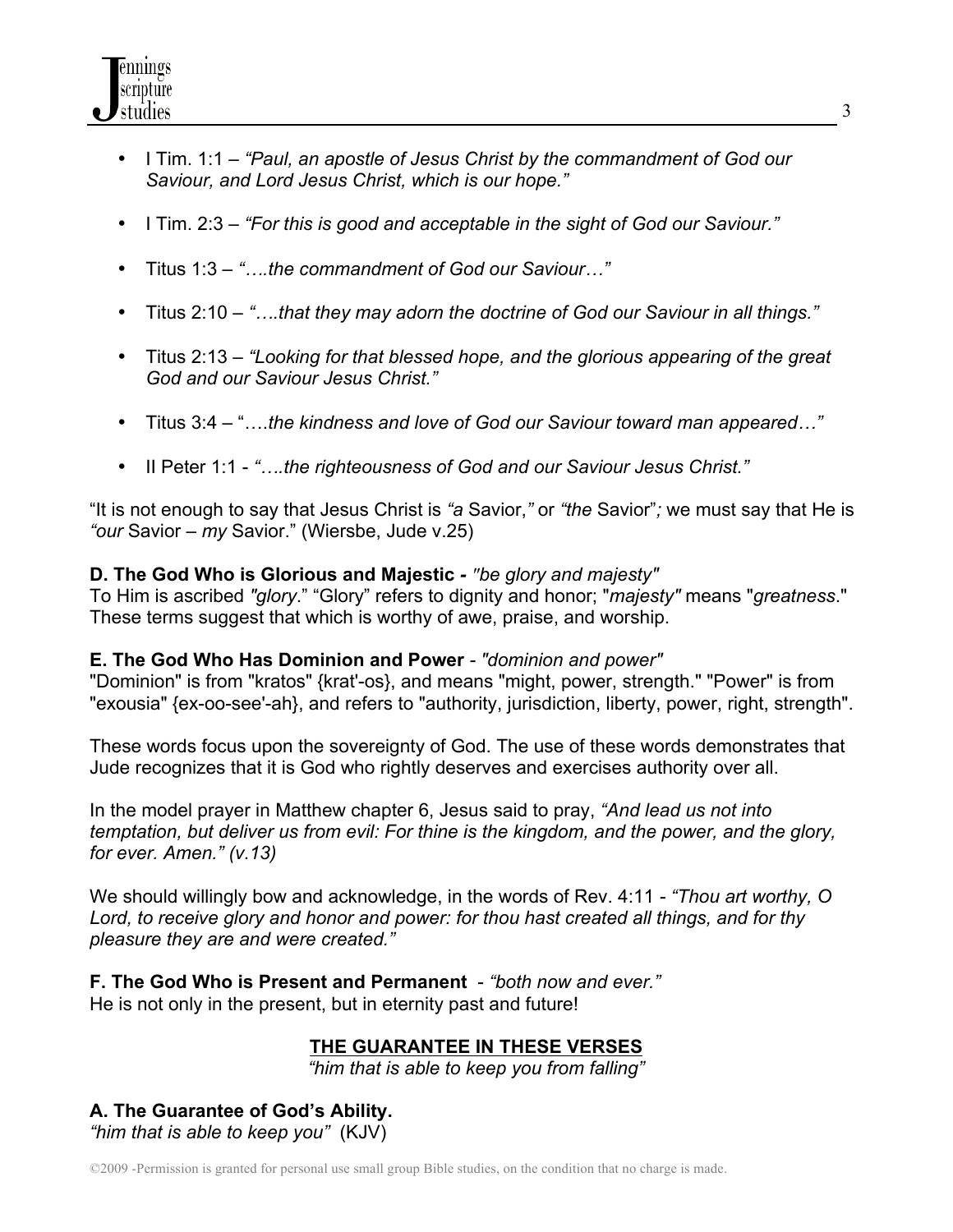*"Able to keep"* – The word "keep" in the Greek language is a military term meaning "to garrison about." The greatest Guard and Garrison is God! How could one be more safe and secure?

God's ability is also stressed by Paul in his "doxology" in Ephesians 3:20: *"Now unto him that is able to do exceeding abundantly above all that we ask or think, according to the power that worketh in us, unto him be glory in the church by Christ Jesus throughout all ages, world without end. Amen."*

Paul's own personal testimony is: *"I know whom I have believed, and am persuaded that he is able to keep that which I have committed unto him against that day*." (II Tim. 1:12)

### **B. The Guarantee of Our Security.**

*"who is able to keep you from falling away"* (NLT)

Jude reminds the believers to whom he is writing that, even though there were those in his day, and there would be those in the future who would fall away, that is apostatize, that we serve a God who is able to keep us from falling and failing utterly.

The angels, in a perfect environment, did not keep themselves from falling away. What makes us think that, without divine aid, we can keep ourselves from falling away, living as we are, in an imperfect environment?

The phrase "*to keep you from falling"* has a two-fold meaning:

- First, it means to protect us from final defection from the faith and,
- Second, to keep us, as we daily walk with Him, from falling into sin. It was in this last sense that Jesus taught us, in the model prayer, to pray, *"Lead us not into temptation, but deliver us from evil…."* (Matt. 6:13)

Our faith must cooperate with God's power if we are to keep from stumbling and falling. The Christian's security is pledged by God, our Father; God, our Savior and God, the Holy Spirit. The triune God guarantees the eternal salvation of those who place their total trust for salvation in Jesus Christ alone.

The words of the hymn "How Firm a Foundation" is a source of great assurance for Christians. The last verse says:

> "The soul that on Jesus has leaned for repose I will not, I will not desert to its foes; That soul, though all hell should endeavor to shake, I'll never, no never, no never forsake."

#### **Illustration**

A mountain climber in the Alps had come to a perilous gap in the ice where the only way to get across the chasm was to place his foot in the outstretched hands of his guide who had crossed the chasm ahead of him and was reaching back to assist him. The man hesitated as he looked down into the crack in the ice where he would certainly fall hundreds of feet to his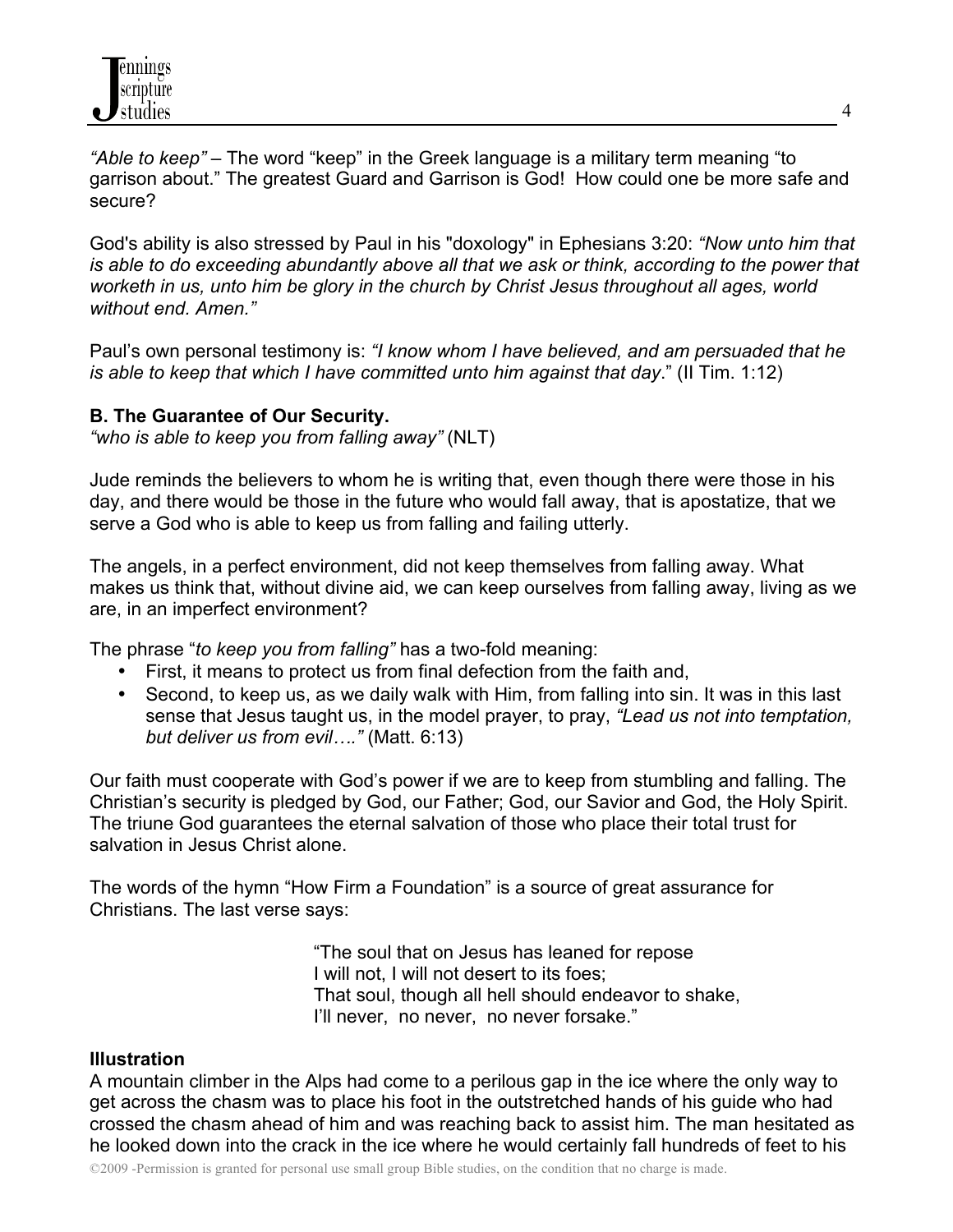death if he made a misstep. Seeing his hesitation, the guide said, "Do not fear, sir; in all of my years of service as a guide my hands have never yet lost a man!"

Trusting souls, having committed themselves into the hands of the Heavenly Father, need never fear for His hands have never lost one of his children!

Jude's concluding words assure the security of the Christian. We who are saved will be forever safe! God wants His children to have the joy of the assurance of salvation. Our assurance is proof that we are trusting the Trustworthy One.

We either have eternal security by trusting God or continual insecurity by distrusting God. Which will it be?

# **THE GRACE IN THESE VERSES**

*"and to present you faultless"*

(*"and will bring you with great joy into his glorious presence without a single fault."* NLT)

- Are you presently faultless?
- When we engage in honest and serious introspection, do we see ourselves without fault before God?
- Are there any inconsistencies between profession and practice?
- Are we everything we ought to be as children of the Heavenly Father?
- Is there room for spiritual growth?
- When we look at other Christians do we see any faults in them?

The statement that our Savior will present us *"faultless"* before the throne in heaven raises the question, "How can this be?" The answer is: *"*Because of God's grace!" It is by the grace of God that we are saved from the penalty of sin; it is by the grace of God that we will be saved from the presence of sin and will eventually appear before the very throne of God!

On earth we are not *sinless*. However, if we are truly born again, we will *sin less* as we grow in grace and in the knowledge of our Lord and Savior Jesus Christ. (II Peter 3:18) Having said that, we are aware that while in this body of flesh, no one of us has reached the state of perfection. How then can we be presented before the holy God upon His throne as flawless? Answer: It is because of and by His amazing grace!

The church of which we are a part will be presented *"faultless."* Eph. 5:25-27 repeats this promise in these words: *"Husbands, love your wives, just as Christ also loved the church and gave Himself for her, that He might sanctify and cleanse her with the washing of water by the word, that He might present her to Himself a glorious church, not having spot or wrinkle or any such thing, but that she should be holy and without blemish."*

Yet again, O, the wonder of it! Yet again, Paul writes in this vein: *"And you, that were sometime alienated and enemies in your mind by wicked works, yet now hath he reconciled in the body of his flesh through death, to present you holy and unblameable and*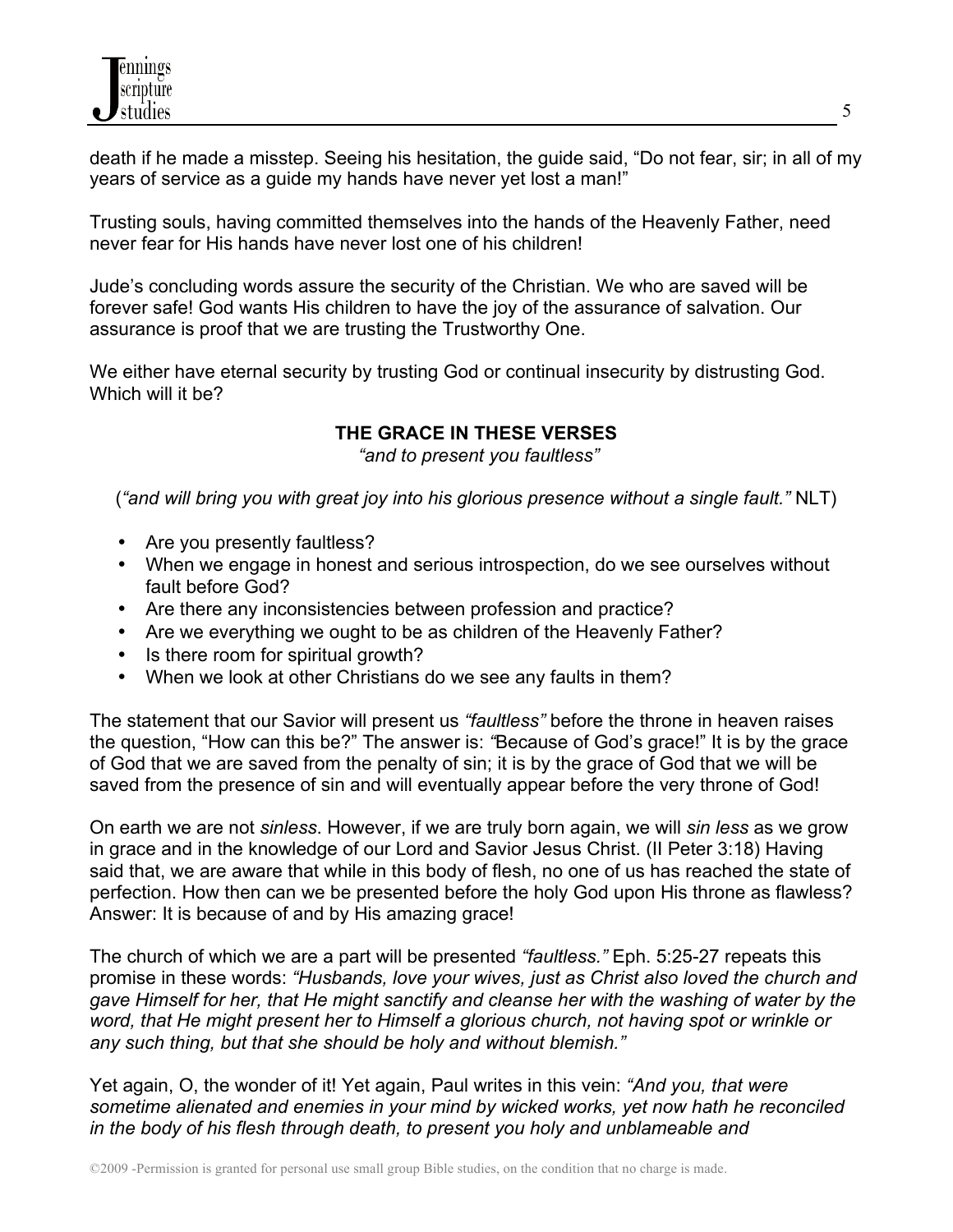

*unreproveable in his sight: If ye continue in the faith grounded and settled, and be not moved away from the hope of the gospel…."* (Colossians 1:21-23) All because of God's amazing grace!

> "Through many dangers, toils and snares, I have already come; 'Tis grace hath brought me safe thus far, And grace will lead me home."

**THE GLORY IN THESE VERSES**

*"before the presence of his glory"*

Earlier Jude had written of the *"glory and majesty*" of God and now he writes of the glory in which we shall share.

**A. We Will see His Glorious Person***. "the presence of His glory"* 

On the Mount of Transfiguration, Matthew said that Jesus was, *"transfigured before them: and his face did shine as the sun, and his raiment was white as the light."* (Matt. 17:2)

John said, *"….and we beheld his glory, the glory as of the only begotten of the Father…."* (John 1:14)

Jesus prayed, *"Father, I will that they also, whom thou hast given me, be with me where I am; that they may behold my glory, which thou hast given me…."* (John 17:24)

We shall gaze upon His glory one day! This is the ultimate goal of redemption – "*We shall be like Him, for we shall see Him as He is."* (I John 3:2)

**B. We Will be in a Glorious Place.** *"before the presence of his glory…."*

Heaven is called "The Glory"; Peter said that when he was on the Mount of Transfiguration, *"….there came such a voice to him from the excellent glory, This is my beloved Son, in whom I am well pleased. And this voice which came from heaven we heard, when we were with him in the holy mount."* (II Peter 1:17-18)

> "I am going home to glory someday, For the Savior my sin debt did pay; Heaven's glories are beyond compare, Because the Glorious God is there!" - JdonJ

### **THE GLADNESS IN THESE VERSES**

*"with exceeding joy"*

It will be a joyful day for at lease two reasons:

### **A. Jesus Will Be Joyous.**

The Lord Jesus will rejoice for He it is who presents His blood-bought Bride, the Church, *"with exceeding joy."* Sometimes we believers concentrate upon the joy that will be our experience